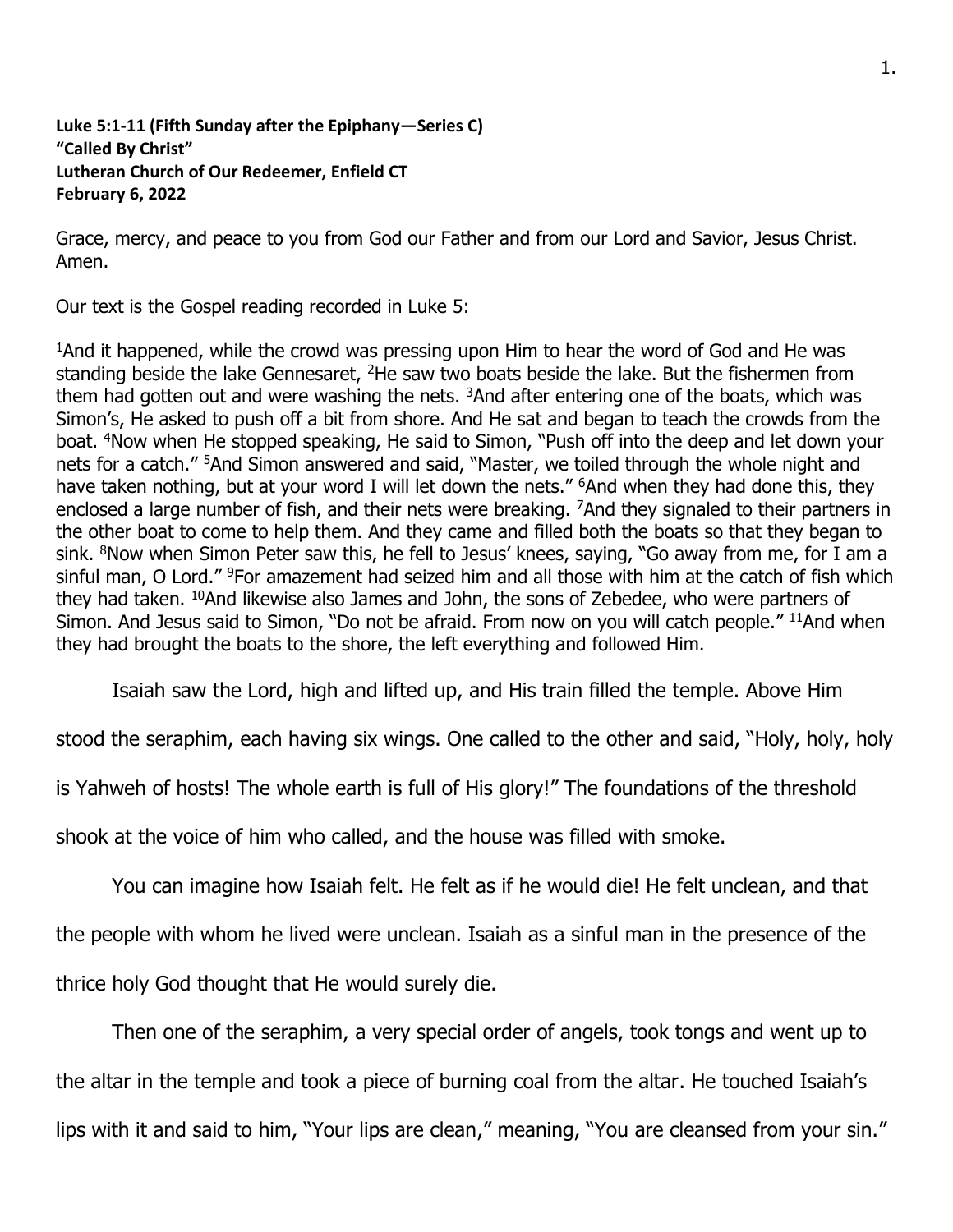Then Yahweh on His throne said, "I have a message to give to the people. Whom shall I send?" Isaiah said, "Here am I, send me."

The call of Isaiah. Startling, majestic, amazing. But what does Isaiah 6 have to do with Luke 5? Luke 5 is another call of God, startling and amazing. The call of Simon Peter parallels the call of Isaiah which echoes your call in Holy Baptism.

The first thing we notice in the call of Isaiah and in the call of Simon is that God takes the initiative. Yahweh appeared to Isaiah. The Lord presented Himself to his soon-to-be prophet and messenger. Isaiah was given a vision of the holy, holy, holy God in His throne room, attended by His angels. God set up this meeting with Isaiah.

God also set up the meeting with Simon Peter. Simon and his partners, James and John, were cleaning their nets after a really bad night of fishing. They caught nothing. Jesus was teaching the crowds on the beach and was getting pushed back toward the lake. Jesus climbed into Simon's boat and asked him to push off a bit from shore so that He might teach the people from the boat. God set up this meeting with Simon.

God took the initiative in meeting with Isaiah, Simon Peter, and with you. God took the initiative to call you as His own child and heir, a disciple of Jesus Christ, in your Baptism. In the last chapter of Matthew, Jesus—true God and true Man—set up or instituted Baptism. "All authority in heaven and on earth has been given to me. Go therefore and make disciples of all nations, baptizing them in the name of the Father and of the Son and of the Holy Spirit, teaching them to observe all that I have commanded you" (Matt. 28:18–20 ESV). Our Lord Jesus commands Baptism. He established this Sacrament, joining water to God's Word and His triune name in order to make you His dear children and disciples.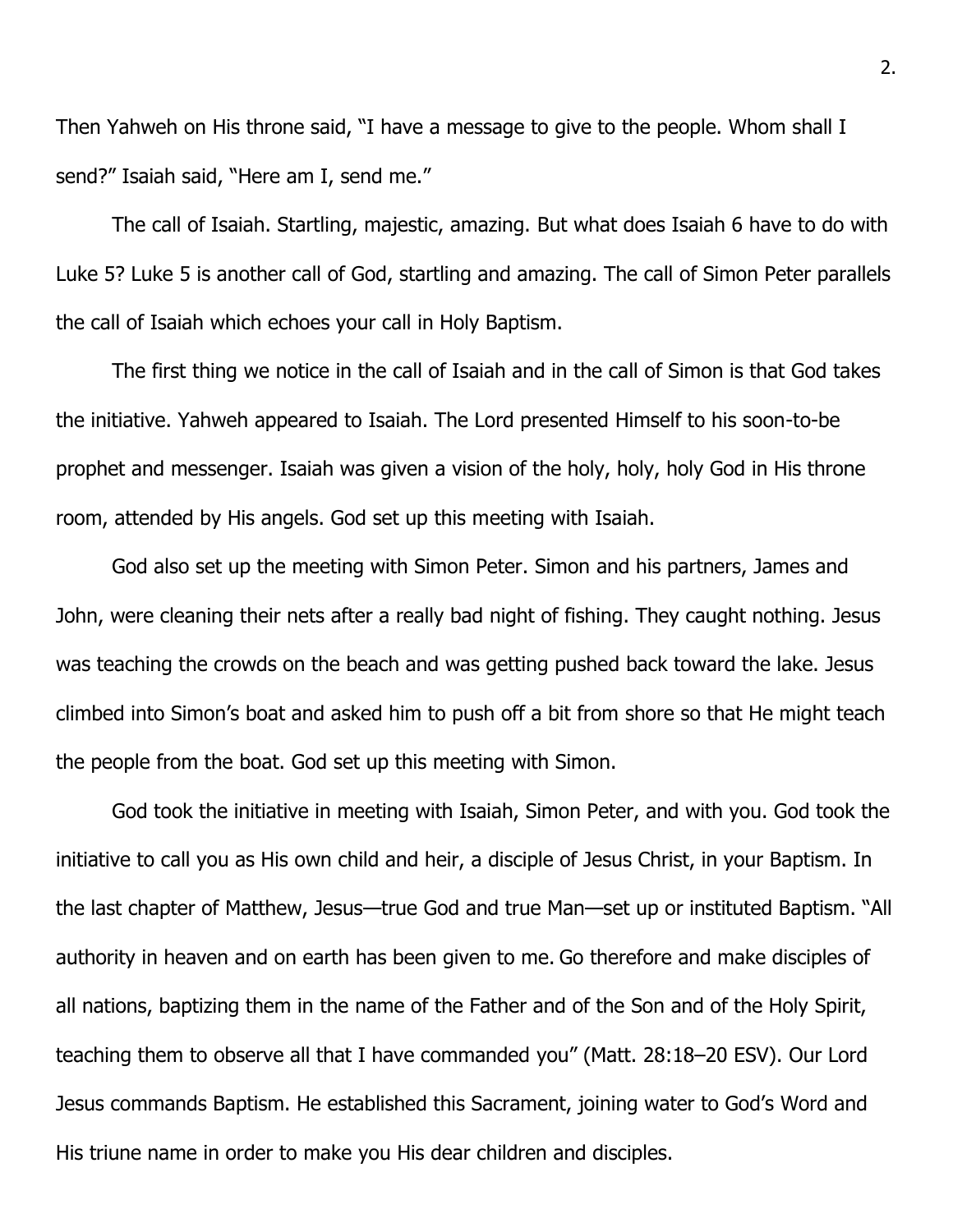It is God who comes to us in Baptism even as He came to Isaiah and to Simon. We are brought as infants to the font by our parents or guardians solely at the command of Christ. We had nothing to do with our meeting God in the waters of Baptism. In fact, Baptism is totally God's doing. Luther reminds us of this in the Large Catechism, "To be baptized in God's name is to be baptized not by men, but by God Himself. Therefore, although it is performed by human hands, it is still truly God's own work" (LC IV 10). God takes the initiative to call His servants and disciples.

But how can this be? Isaiah was a man of unclean lips dwelling in the midst of a people of unclean lips. He was an unholy sinner. He was doomed to death. Simon Peter, when he saw the great catch of fish, realized that He was in the presence of the Divine, "Go away from me, for I am a sinful man, O Lord." Peter echoed Isaiah— "I'm unclean and in the presence of God. I'm surely doomed to death." We, too, in our sinfulness fear the presence of the holy, holy, holy Lord of heaven and earth, the God of angel armies, the Almighty. And yet it was the Lord of hosts who took on human flesh and dwelt among sinners. He got into Peter's boat. He showed up to call Isaiah. In Baptism, the Lord Christ invites sinners to be washed and cleansed by water and the Word. "Here is water," the Ethiopian said to Philip, "What prevents me from being baptized?" (Acts 8:36). Nothing! Not even our sins and sinfulness keep God from us. He comes to us in His mercy and grace, makes us clean by the washing of regeneration and renewal of the Holy Spirit as the water is applied in the name of the Father and of the Son and of the Holy Spirit. It is as if the coal from the altar touched our lips—your sins are forgiven. You are clothed in the robe of Christ's own righteousness and holiness. You are made God's child and heir of life everlasting through Jesus' blood and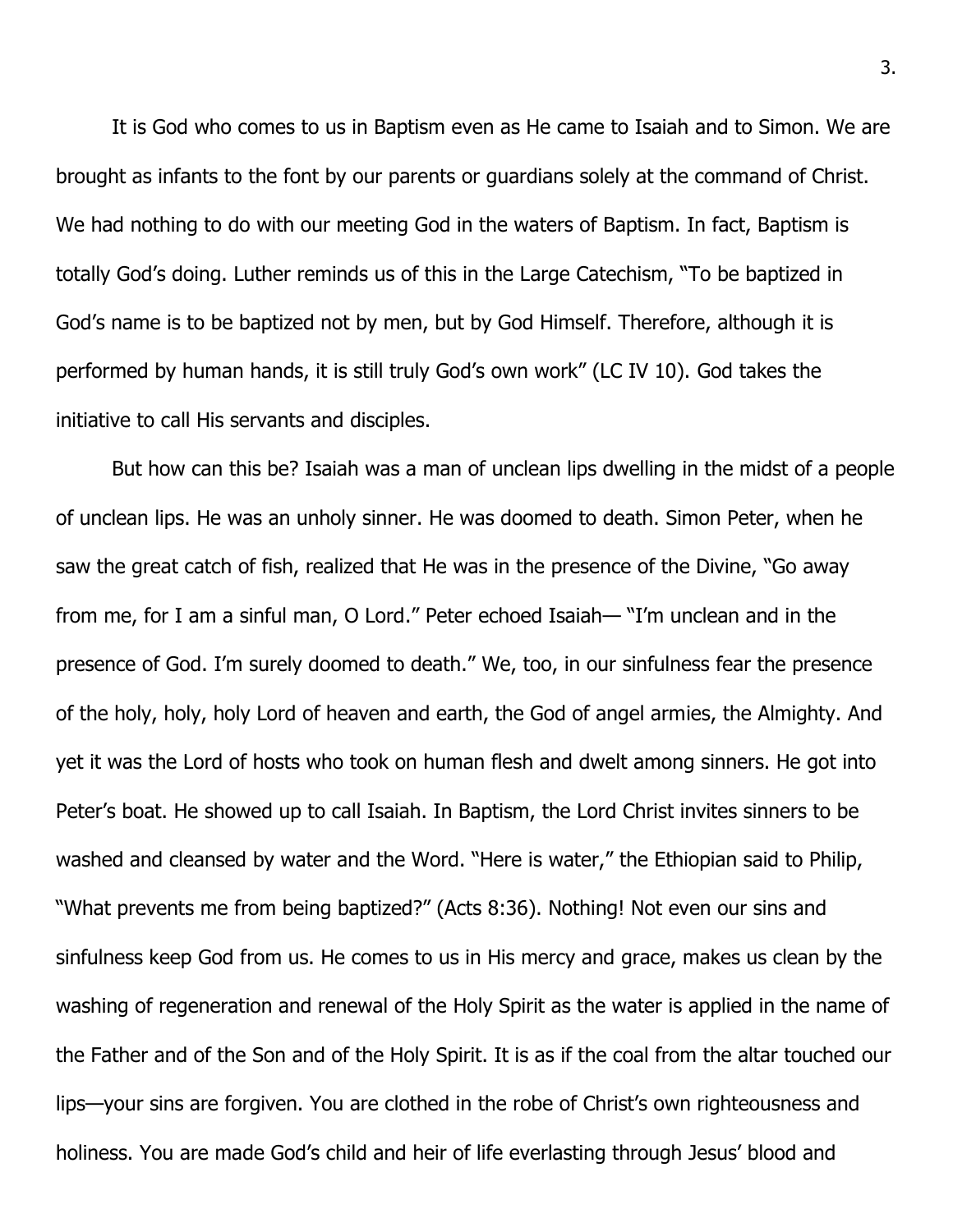righteousness. There is now no reason for fear. God has cleansed you in Jesus. He has made you right for His kingdom and fit for His service.

God reassured both Isaiah and Peter, who were afraid, with His mercy and grace. God did not condemn Isaiah. "Your guilt is taken away, and your sin atoned for," God said through His angel. Jesus spoke to Simon, "Do not be afraid. From now on you will catch people." Jesus did not condemn Peter, a sinful man. He granted Him forgiveness and called him to service. As the Christ said to Nicodemus, "For God did not send his Son into the world to condemn the world, but in order that the world might be saved through him" (John 3:17 ESV).

This Divine reassurance was not just for Peter or Isaiah, but for you as well. Should we be justly condemned for our sinfulness and our sins? Oh yes! That's why Isaiah and Simon were afraid. God is holy, without sin, and we humans are not. But in His grace and mercy God sent forth His Son, "born of woman, born under the law, to redeem those who were under the law, so that we might receive adoption as sons" (Gal. 4:4–5 ESV). The Son of the Most High left His heavenly armies and took on human flesh in order to live a pure and holy life in humanity's place. Jesus Christ, very God of very God, did what we cannot do. He acted in our place under God's Law and kept it perfectly for us. Then Jesus took sinful, unclean humanity's place under God's wrath and judgment against sin. He bore our sins in His body on the tree of the cross (1 Peter 2:24). He suffered hell itself on that cross, being forsaken by God the Father. Christ shed His holy, precious blood to make atonement for our sin, taking away our guilt: "The blood of Jesus [God's] Son cleanses us from all sin" (1 John 1:7 ESV).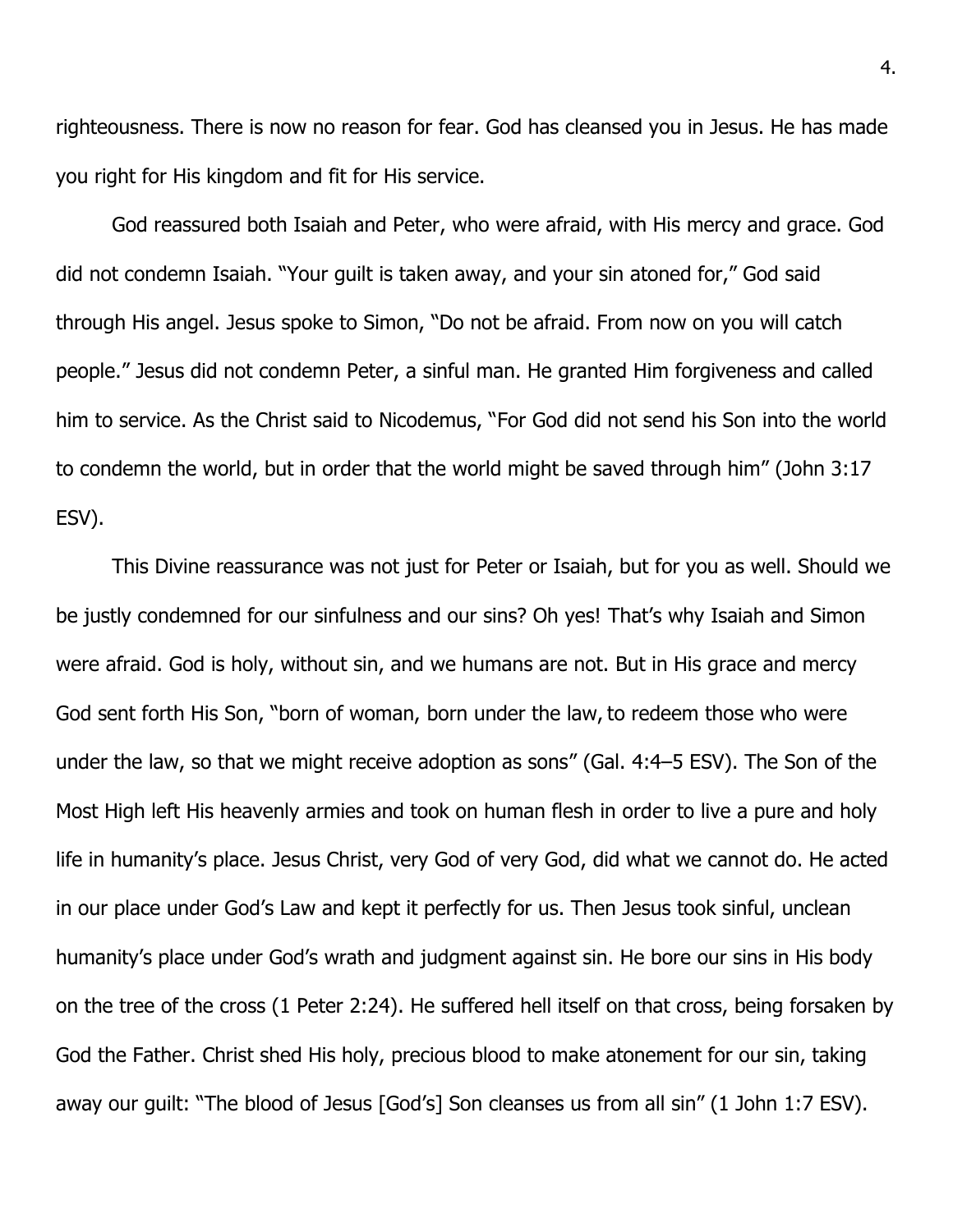God the Father's reassurance to you is that your guilt is taken away; your sin atoned for by Jesus' blood shed for you on the cross. You are made clean to stand before the Lord in righteousness and holiness forever. In Baptism, God the Holy Spirit applies this righteousness and holiness to you personally. "You were washed, you were sanctified, you were justified in the name of the Lord Jesus Christ and by the Spirit of our God" (1 Cor. 6:11 ESV). Thus, God declares you to be His child and an heir of all the gifts of salvation. Forgiveness and eternal life are yours.

Having cleansed and assured Isaiah and Simon Peter, the Lord commissioned them as His servants, His disciples. Isaiah would go and speak God's Word to the people of Israel. Peter would go and speak the Good News of Jesus as an apostle. The power and ability to serve the Lord was gifted to them by Christ through the Holy Spirit. The commission to be disciples of Christ is also yours in Baptism. You are baptized and taught the Word so that you might go out in your every-day callings and make more disciples—catching people for the Lord Jesus as you share what Christ has done for you in His death and resurrection.

Like all of Jesus' followers of every time and place, you have been given the great task of catching people by speaking the Word of the Gospel, telling others about Jesus' life, death, and resurrection that is for them. It's a Good News message to all people that says, "Do not be afraid. You are not lost and condemned. God the Father loved you so much that He sent His Son, Jesus, to pay the price for all your sins and to win your forgiveness and eternal life. Your guilt is truly taken away. There is now life and salvation for everyone who trusts in Jesus as Lord and Savior." Your Gospel outreach to neighbors, co-workers, classmates, and family members is accomplished because Jesus Himself empowers the efforts to speak His